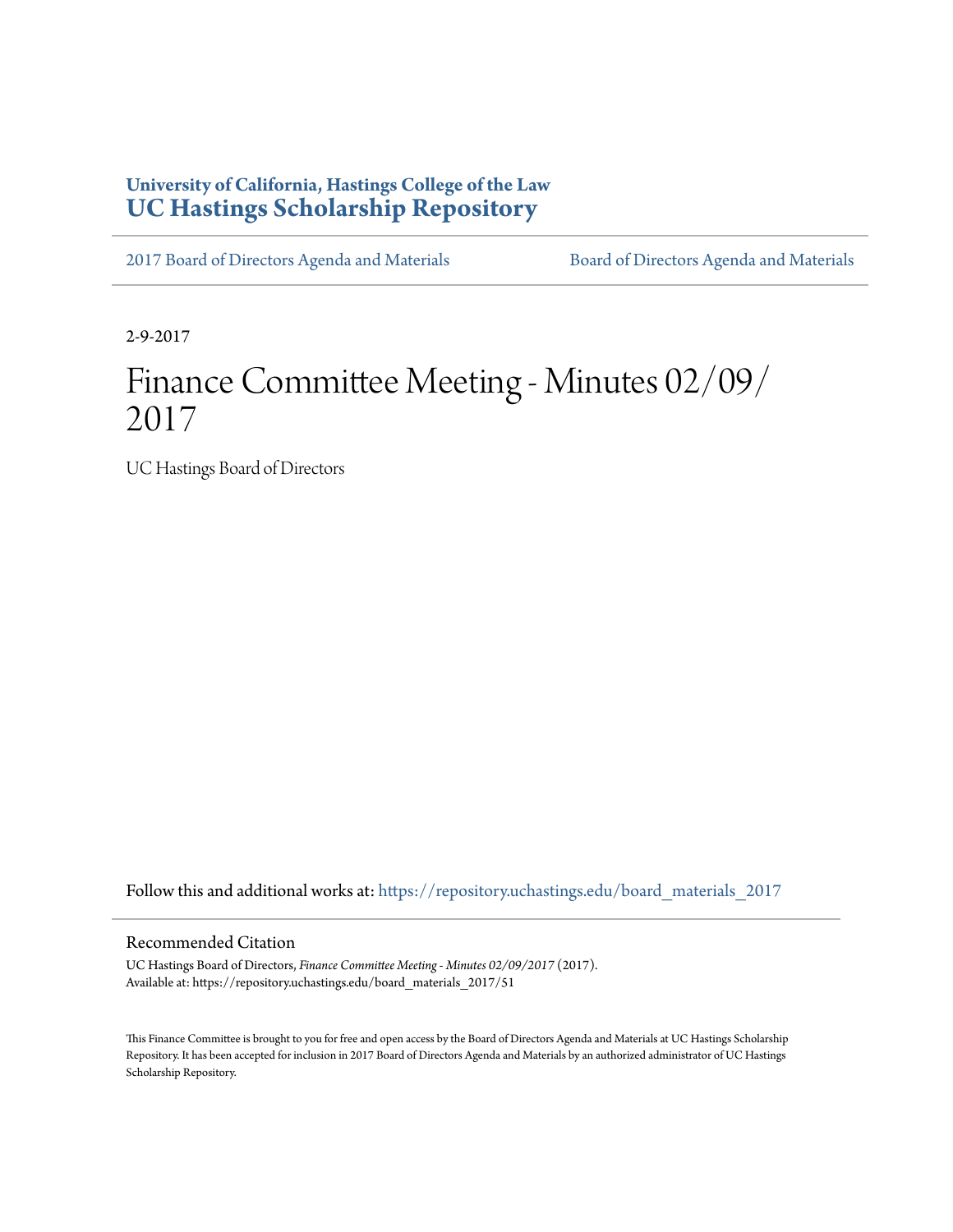

## **UNIVERSITY OF CALIFORNIA HASTINGS COLLEGE OF THE LAW**

## **FINANCE COMMITTEE MEETING MINUTES FEBRUARY 9, 2017**

#### 1. Roll Call

 Chair Donald Bradley Director Tina Combs Director Marci Dragun Director Courtney Power Director Chip Robertson

Chair Donald Bradley called the meeting to order and ordered the Secretary of the Board to call the roll for the Finance Committee.

- 2. Public Comment None
- \*3. Approval of Minutes November 10, 2016 Chair Bradley called for the approval of the minutes. The minutes were approved.
- 4. Investment Report as of December 31, 2016 Chief Financial Officer David Seward gave an update on investments. The general endowment pool (GEP) experienced total returns of 7.07 percent for the first two quarters of 2016-2017. He noted that the College has been dedicated to managing the cash position in order to avoid liquidating to cover cash outflow unless absolutely necessary.

The Short Term Investment Pool (STIP) experienced total returns of 0.59 percent as of December 31, 2016. Chair Bradley asked how much money was in STIP. Chief Financial Officer David Seward answered that there is about \$14 million currently in the STIP with about \$4 million - \$5 million in operating expenses.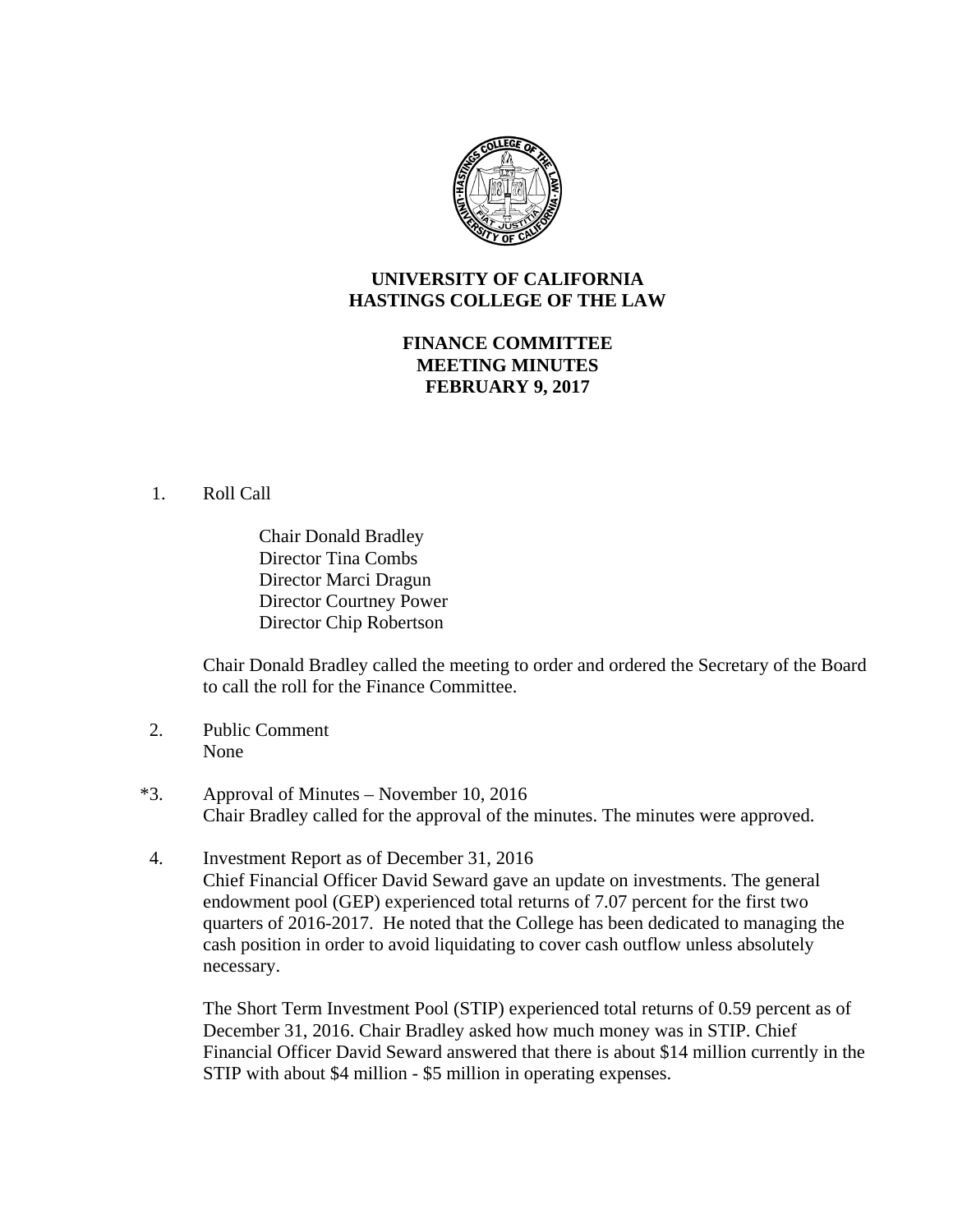Chief Financial Officer David Seward noted that there is typically about \$16 million at the end of the year for cash coverage.

\*5. State Budget Report as of December 31, 2016 and Mid-Year Budget Changes

> Chief Financial Officer Seward discussed the changes in the mid-year state budget. There has been an erosion in revenue for core operations resulting in a net reduction of \$488,000. Though 340 students enrolled this school year, the second and third year classes amount to 276 and 282 respectively. This created a net \$500,000 decrease in revenue.

In regards to expenditures, the biggest unbudgeted expenses were the Public Safety officer settlements. This amounted to \$364,000.

He reported that there were some salary savings—financial services had a \$620,000 savings capture. Funds that were un-programmed for loan assistance repayment have been shifted to help fund bar pass mitigations. He noted that public interest loan forgiveness funds have been underspent for two years and have now been shifted to cover the bar pass mitigations and summer public interest grants.

Chancellor & Dean Faigman further explained that for students who did not pass the bar exam in 2016, the College offered them the option of taking either AdaptiBar for MBEs or another program for bar essays. This cost was about \$50,000. Public interest summer grants totaled about \$80,000 last year.

 Chief Financial Officer Seward reported that with all the changes in the current fiscal year, the operating deficit is about 12 percent, or \$6.5 million. This is primarily a result of tuition discounting strategies. However, this is offset by about \$1.8 million in net income from auxiliaries. Last year, the fiscal year ended with a deficit of about \$1.2 million for the state budget.

He noted that next year, with core operations estimated at \$8.3 million and net income from auxiliaries at \$2.2 million due to rent increases in the Tower, there would be an estimated net of \$6.1 million. This is on track with original projections.

The College submits fiscal data to the State annually, and as such, a legislative analyst reviews operating deficits. Chief Financial Officer Seward discussed the legislative analyst's report which predicts an ending balance of \$10.2 million in 2017-2018.

Chair Bradley asked the amount of the non-state reserve and the Tower reserve. Chief Financial Officer Seward responded that the reserve for the Tower is about \$4 million or \$5 million. In total, the reserves are about \$9 million.

Upon motion duly made, seconded, and carried, the Finance Committee recommended that the Board of Directors approve the mid-year revised state budget.

\*6. State Contracts in Excess of \$50,000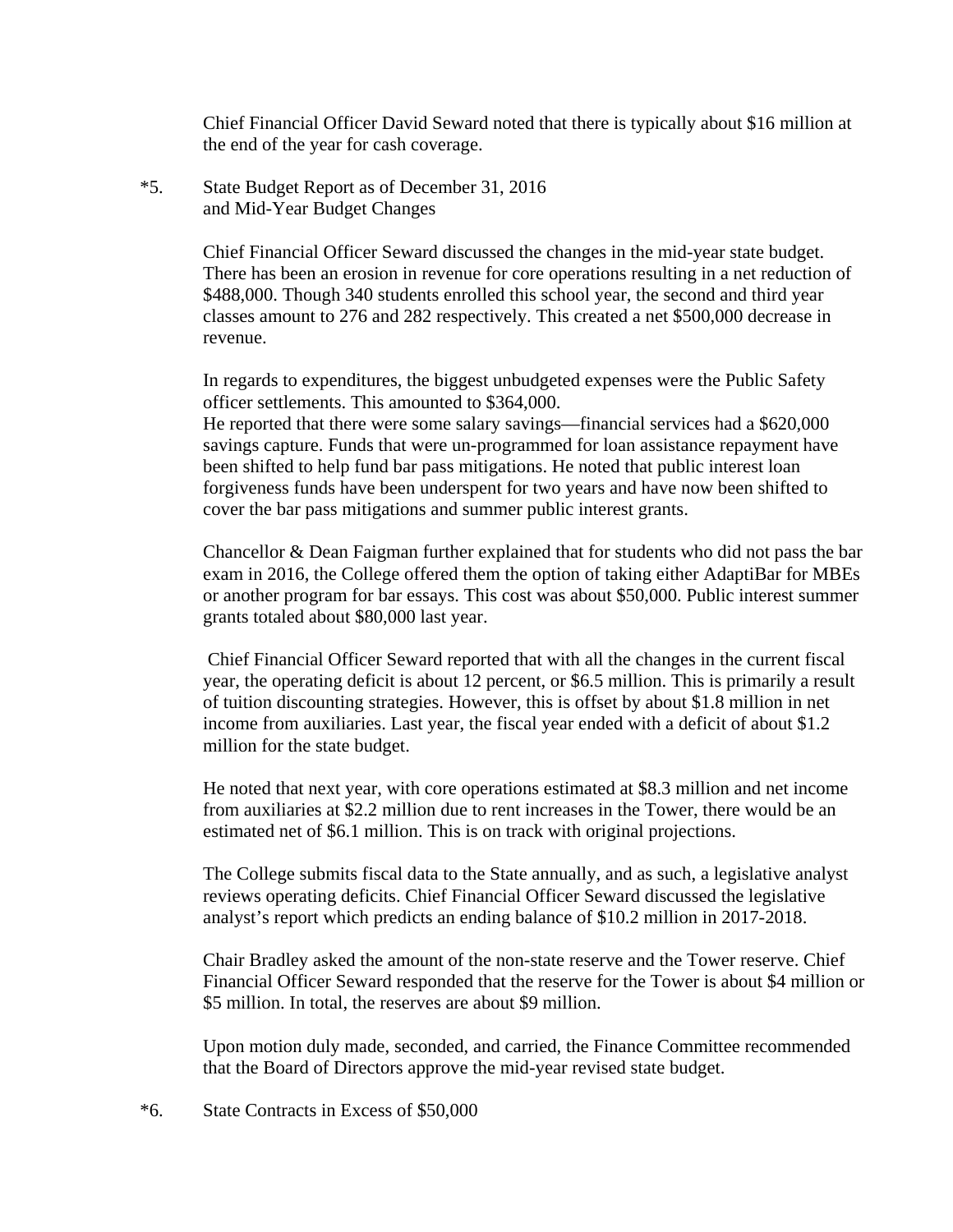6.1 Vendor TBD - Room Scheduling Software

This contract is still in the public bidding stage. A recommendation cannot be made until the March 2017 Board of Directors Meeting.

## 6.2 Vendor TBD – Classroom K Audio-visual

This contract is still in the public bidding stage. A recommendation cannot be made until the March 2017 Board of Directors Meeting.

Director Robertson inquired as to whether or not it is necessary to spend \$75,000 on the Classroom K upgrade. Chief Financial Officer noted that Classroom K had not been updated in several years and that with the upgrades, the College would be able to test the new technologies that would be built into the new buildings.

#### 6.3 KONE Elevator – Snodgrass Hall Elevator Controls

Chief Financial Officer Seward seeks authority to complete necessary repairs on elevators in the 198 McAllister building. The repairs would amount to \$57,000 for some control equipment.

Upon motion duly made, seconded, and carried, the Finance Committee recommended that the Board of Directors approve the above contract in excess of \$50,000.

- 7. Multi-year Budget Planning Core Operations & Auxiliary Enterprises Not discussed.
- \*8. Auxiliary Enterprises Budget Report as of December 31, 2016 and Mid-Year Budget Changes

Chief Financial Officer Seward distributed the proposed budget summary. He reported that there is a net income from all auxiliaries of \$1.808 million and a total of \$1 million shown as non-cash expenditures for overhead charges. The actual cash flow is about \$2.8 million in net revenue. Exempting overheads, the Tower has a net cash flow of \$2.4 million and the parking garage has a net cash flow of about \$210,000.

Chief Financial Officer Seward noted that Jarda Byrch is the new building manager and he also plans to deploy him on project support for the long-range campus plan.

Director Robertson asked if the Tower has insurance. Chief Financial Officer Seward replied that the both the Tower and core operations have insurance coverage should there be a business interruption.

Chief Financial Officer Seward also reported that renovation of the Skyroom has been completed, saving \$25,000. Other projects have been deferred until the next fiscal year. He also noted that Tower reserve funds are fully invested in the general endowment pool.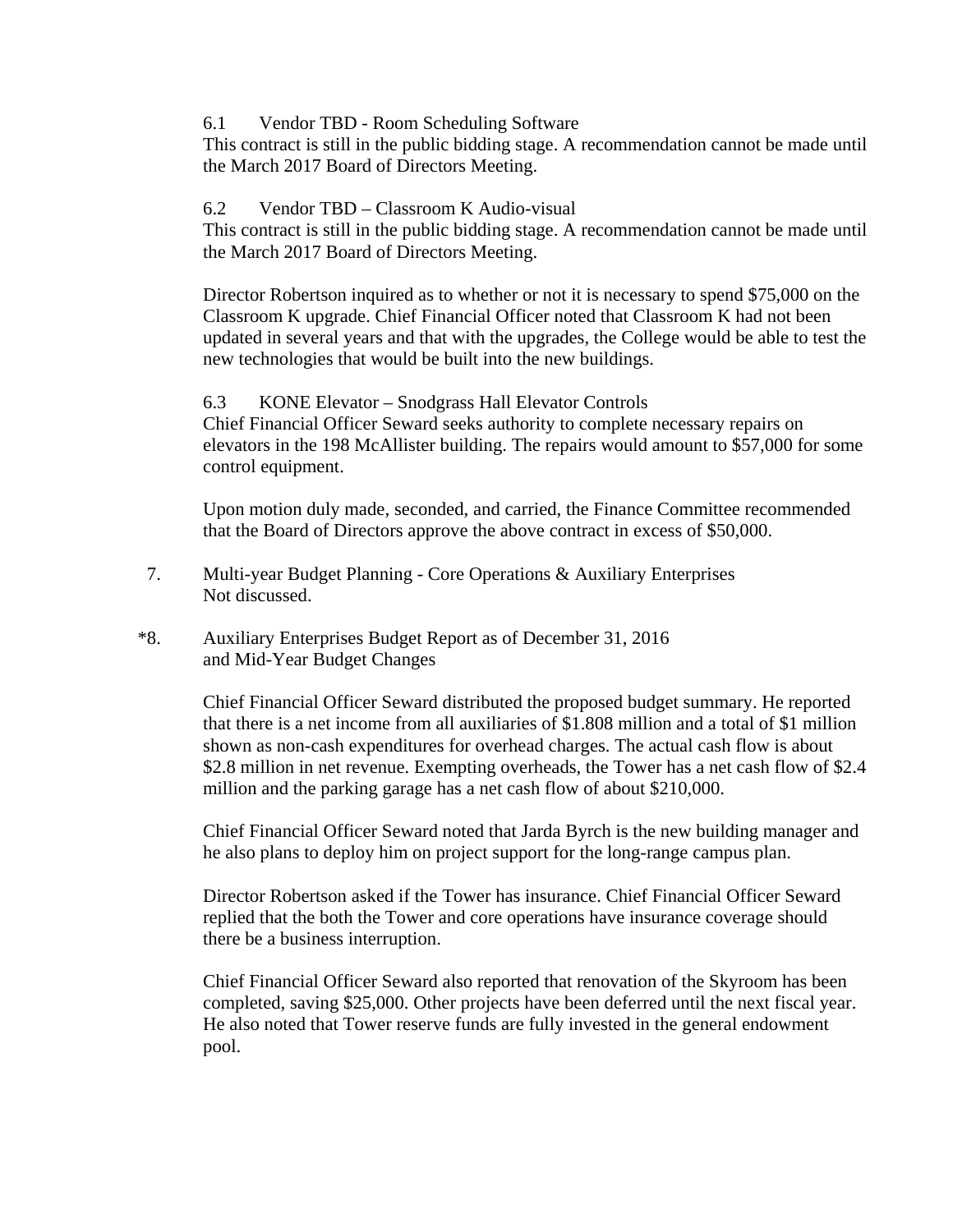Upon motion duly made, seconded, and carried, the Finance Committee recommended that the Board of Directors approve the mid-year budget changes for the auxiliary enterprises.

\*9. Nonstate Budget Changes

Chief Financial Officer Seward noted that these nonstate budget changes are mostly ministerial and are all related to four grants—\$800,000 worth—that came in post-budget through the Center for Gender and Refugee Studies run by Professor Karen Musalo.

Upon motion duly made, seconded, and carried, the Finance Committee recommended that the Board of Directors approve revising the budget to reflect these four grants.

## \*10. Endowment Management – Spending Rate for 2017-18

Chief Financial Officer Seward seeks a continuation of the 4.35 percent payout rate on the endowment. The payout rate is calculated on the base of a rolling average of the market value of the endowment. The College previously adopted a total return spending policy whereby the amount dispensed is based on changes in total market value. A 0.35 percent surcharge is applied as a cost recovery mechanism to help support the Advancement Office and the fundraising team.

Upon motion duly made, seconded, and carried, the Finance Committee recommended that the Board of Directors approve the endowment payout rate at 4.35 percent for the current fiscal year.

## 11. Federal Indirect Cost Recovery Rate

Chief Financial Officer Seward explained that in the last ten years, the College has had four or five NSF and NIH grants and that the vast majority of the College's grant activity has been through private foundations and donations. In order to support the grant activities of the College, Chief Financial Officer Seward went into negotiations with the Department of Health and Human Services to negotiate an indirect cost recovery rate pursuant to the Office of Management and Budget. As a result, there is now an on-campus rate of 46 percent. This mean if the College submits a grant for \$100,000 and if the grant is short-form and has provisions for overhead recovery, the College can claim \$146,000 on a cost base. This will support the Hastings centers in their grant solicitation processes.

## \*12. Rate and Fee Changes

12.1 Student Housing – Residential Rate Increases for 2017-18

Chief Financial Officer discussed the McAllister Tower 2017 rent pricing analysis. He noted that there is quite a bit of space between the College's rate structures and current rental market rates. Thus, he proposes a seven percent rate increase which would continue to provide a substantial subsidy off of the market rate, but also provide muchneeded cash to support the College's operations. A seven percent increase would generate roughly \$350,000 in net income per year. This would also assist in interior renovation and repair of the Tower.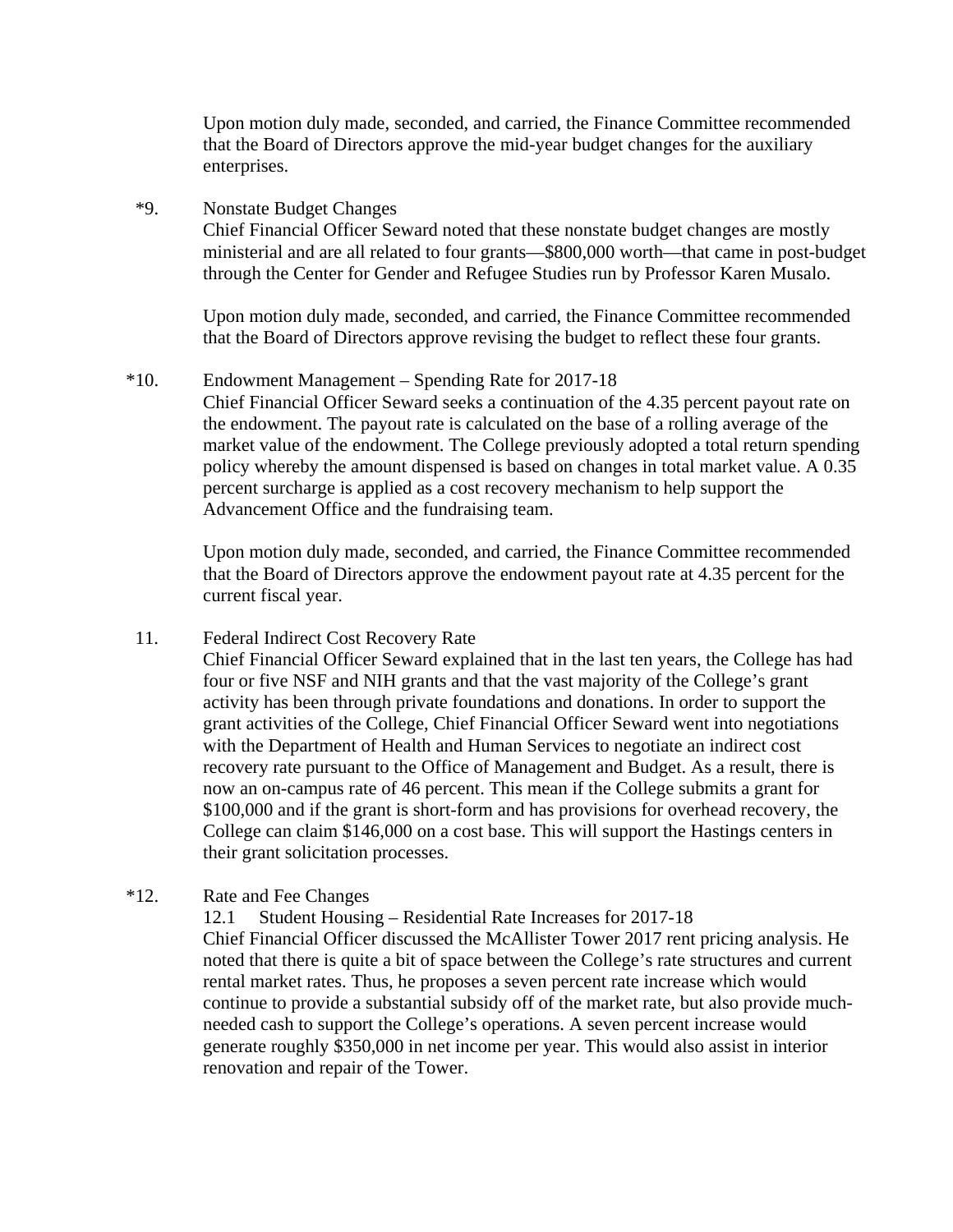Director Robertson asked whether the College should be concerned with raising the rate given the focus on affordability from the State. This rate may need to be moderated when the cap on tuition fee increases is removed, but Chief Financial Officer Seward said he was confident in making this recommendation. He also noted that rent is raised in the Tower between five and seven percent every year, but still remains below marke rates.

Upon motion duly made, seconded, and carried, the Finance Committee ratified the action of the executive committee and recommended that the Board of Directors approve the McAllister Tower rent increase in the residential units by seven percent effective August 1.

#### 12.2 Parking Garage Rate Increase

Chair Bradley reported that the executive committee met and approved an increase in the early bird rate in the parking garage from \$15.00 to \$18.00 effective February 1.

Upon motion duly made, seconded, and carried, the Finance Committee ratified the action of the executive committee and recommended that the Board of Directors approve the increase of the early bird parking rate from \$15.00 to \$18.00.

#### \*13. Time Reporting System Implementation - Transition Assistance Program

Chair Bradley reported that the executive committee met earlier and discussed the Transition Assistance Program and approved its adoption.

Upon motion duly made, seconded, and carried, the Finance Committee ratified the action of the executive committee and recommended that the Board of Directors approve the Time Reporting System Implementation Transition Assistance Program.

#### 14. Update on IRS Audit of 403b and 457 Plans

Chief Financial Officer Seward gave an update on the IRS audit of the College's 403(b) and 457 retirement plans. He noted that Hastings is a passive participant in these plans, but the College does have a role in plan administration on employee intake when the College reviews eligibility requirements before processing. The College does not control investment choices or compliance. The UC system has been cooperative in helping with this audit. There may be a full-on audit of the UC system and its management of these programs. He noted that there have been abuse of the 403(b) and 457 plans at school district levels and water districts, which may be the impetus behind this inquiry. A meeting has been scheduled for the College to meet with both the UC and the auditors to discuss how to close the matter.

#### 15. Update on Long Range Campus Plan

Chancellor & Dean David Faigman reported that the long range campus plan is moving along as expected. There were five semi-finalists for the construction of 333 Golden Gate. These five were then narrowed down to three semi-finalists. There have been two confidential meetings with each of the construction design teams to look at preliminary plans and view early drawings of the buildings.